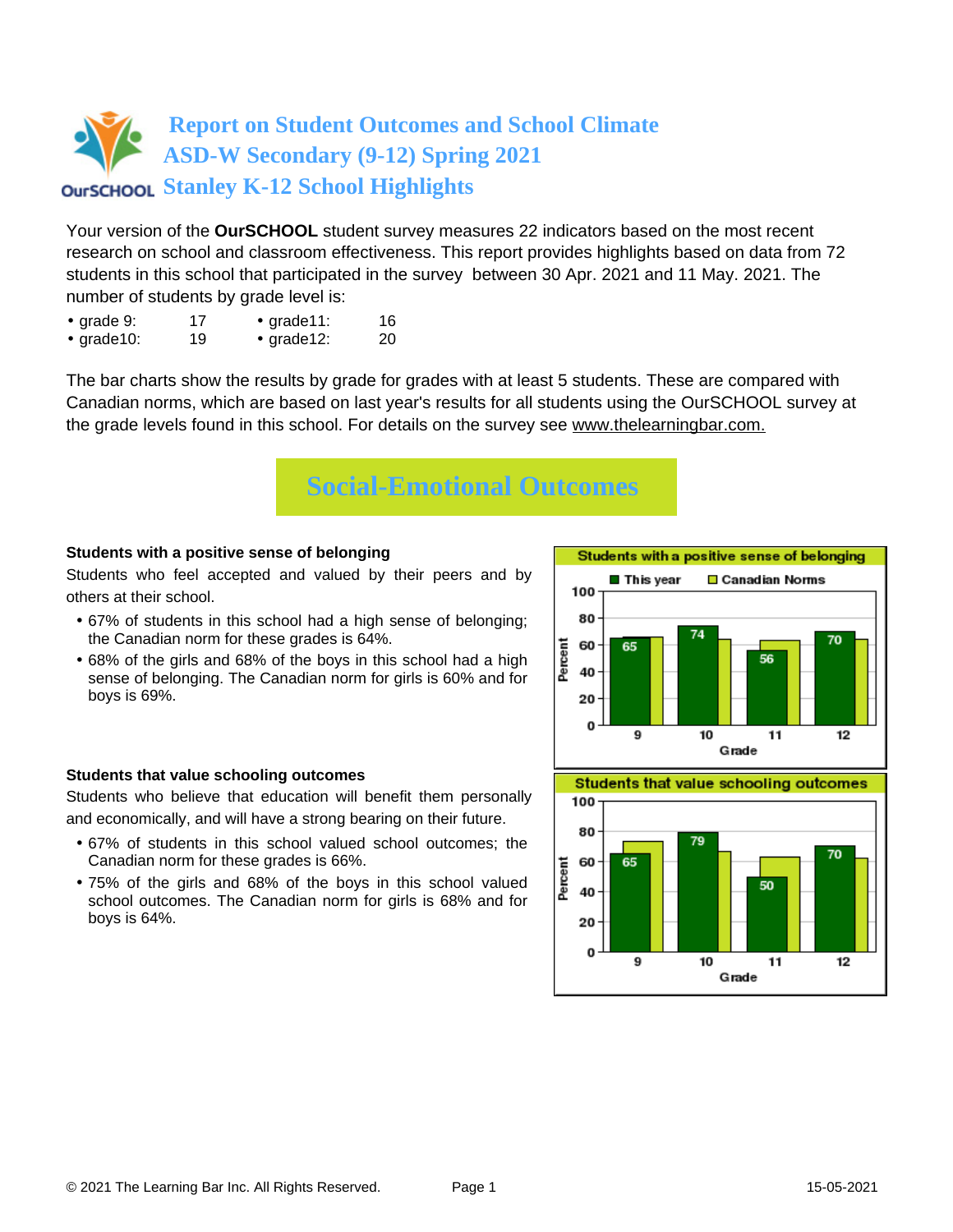# **Social-Emotional Outcomes**

### **Students that are regularly truant**

Students who skip classes or miss days at school without a reason, or arrive late for school or classes.

- In this school, the student truancy rate was 17%; the Canadian norm for these grades is 23%
- In this school, the truancy rate for girls was 18% and for boys, 13%. The Canadian norm for girls is 21% and for boys is 26%.





Students that do not get in trouble at school for disruptive or inappropriate behaviour.

- In this school, 90% of students had positive behaviour; the Canadian norm for these grades is 94%.
- 96% of the girls and 95% of the boys in this school with positive student behaviour at school. The Canadian norm for girls is 97% and for boys is 90%.

### **Students who are interested and motivated**

Students who are interested and motivated in their learning.

- 24% of students in this school were interested and motivated; the Canadian norm for these grades is 37%.
- 25% of the girls and 24% of the boys in this school were interested and motivated. The Canadian norm for girls is 37% and for boys is 37%.



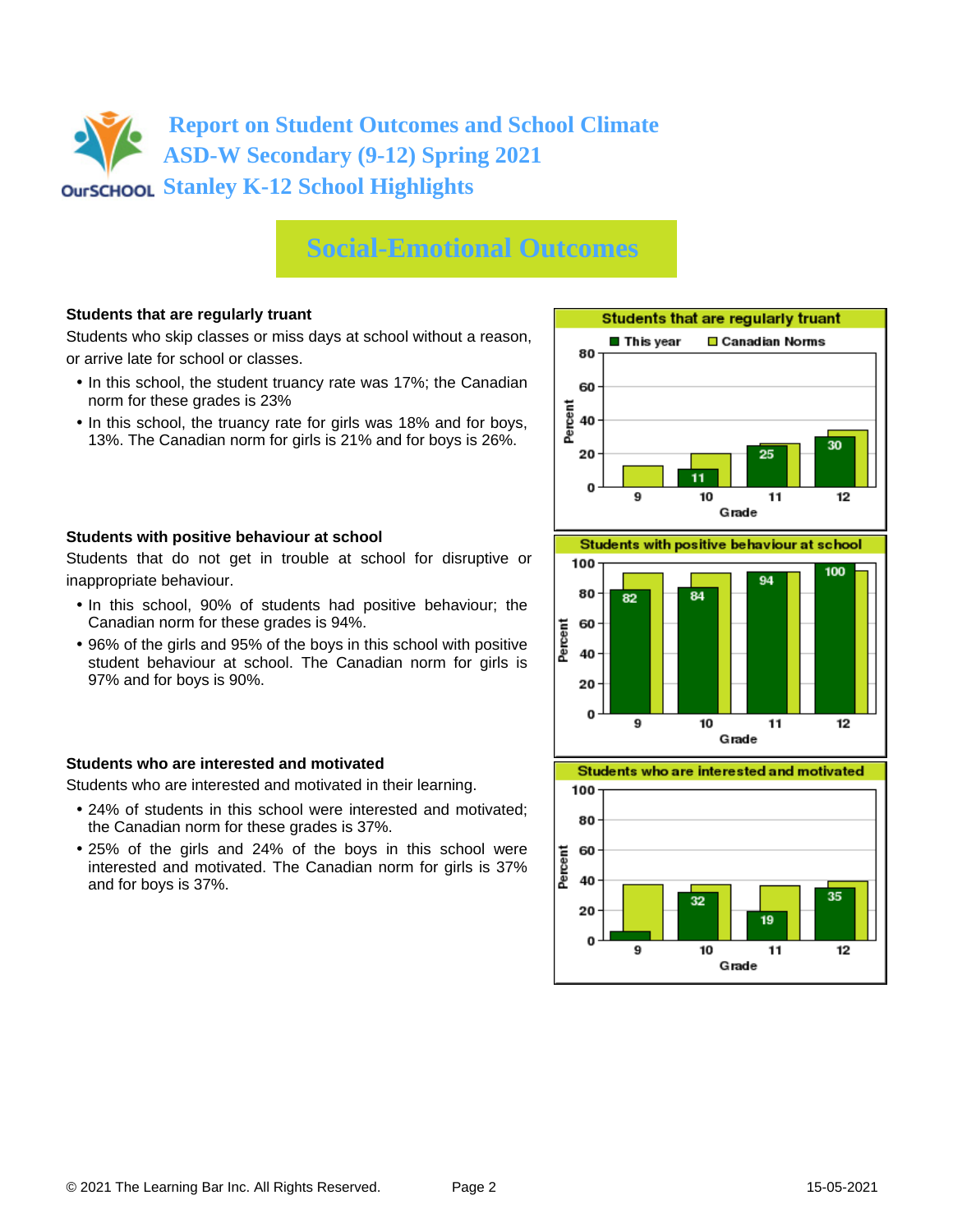## **Social-Emotional Outcomes**

### **Effort**

Students who try hard to succeed in their learning.

- 67% of students in this school tried hard to succeed; the Canadian norm for these grades is 69%.
- 71% of the girls and 63% of the boys in this school tried hard to succeed. The Canadian norm for girls is 71% and for boys is 66%.



#### **Students with moderate or high levels of anxiety**

Students who have intense feelings of fear, intense anxiety, or worry about particular events or social situations.

- 21% of students in this school had moderate to high levels of anxiety; the Canadian norm for these grades is 26%.
- 29% of the girls and 11% of the boys in this school had moderate to high levels of anxiety. The Canadian norm for girls is 36% and for boys is 17%.

#### **Students with moderate or high levels of depression**

Students who have prolonged periods when they feel sad, discouraged, and inadequate.

- 25% of students in this school had moderate to high levels of depression; the Canadian norm for these grades is 26%.
- 29% of the girls and 18% of the boys in this school had moderate to high levels of depression. The Canadian norm for girls is 34% and for boys is 17%.

Students with moderate or high levels of anxiety



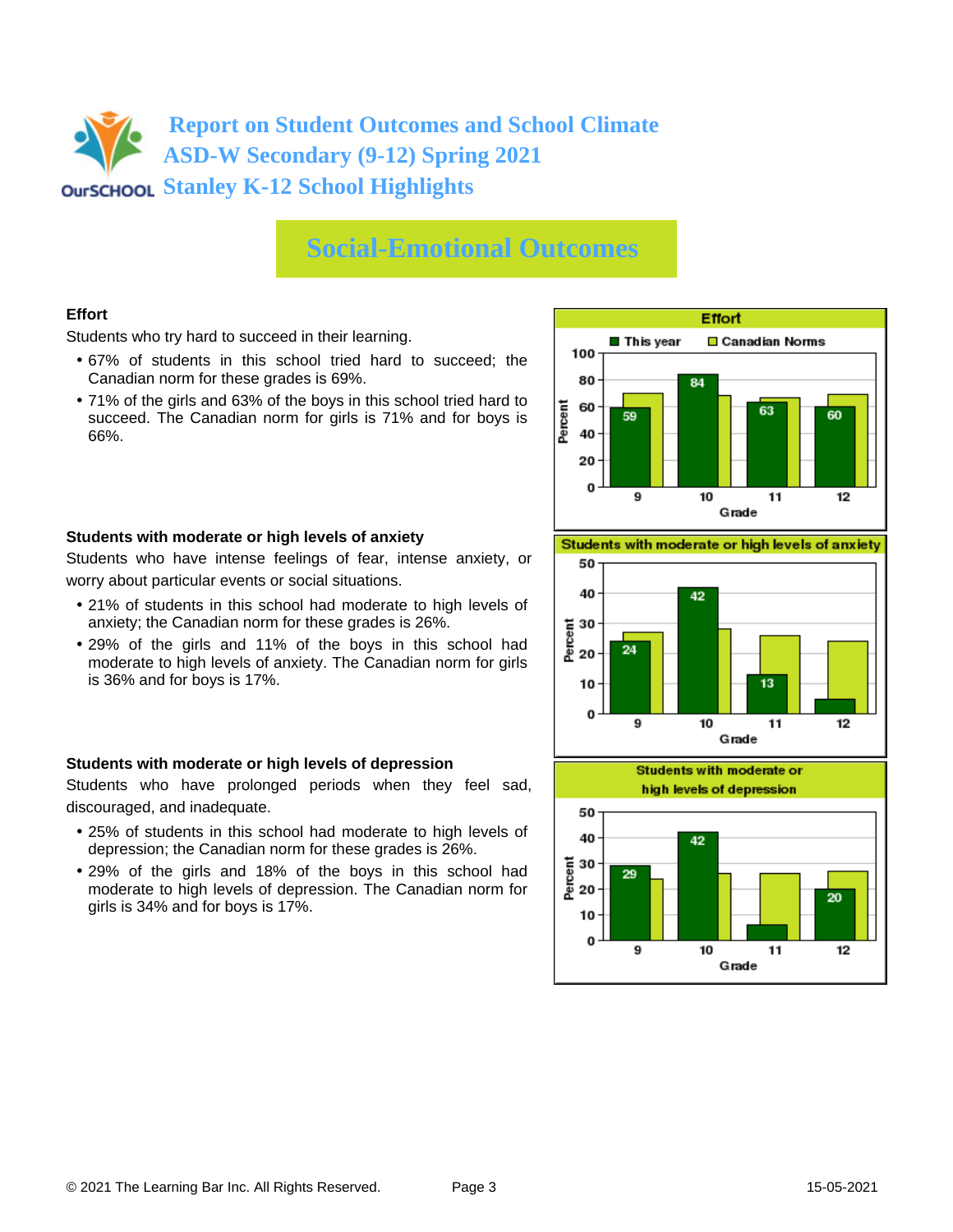# **Social-Emotional Outcomes**

### **Life Satisfaction**

Students who are satisfied with the overall quality of their lives.

- 72% of students in this school had positive life satisfaction.
- 70% of the girls and 79% of the boys in this school had positive life satisfaction.

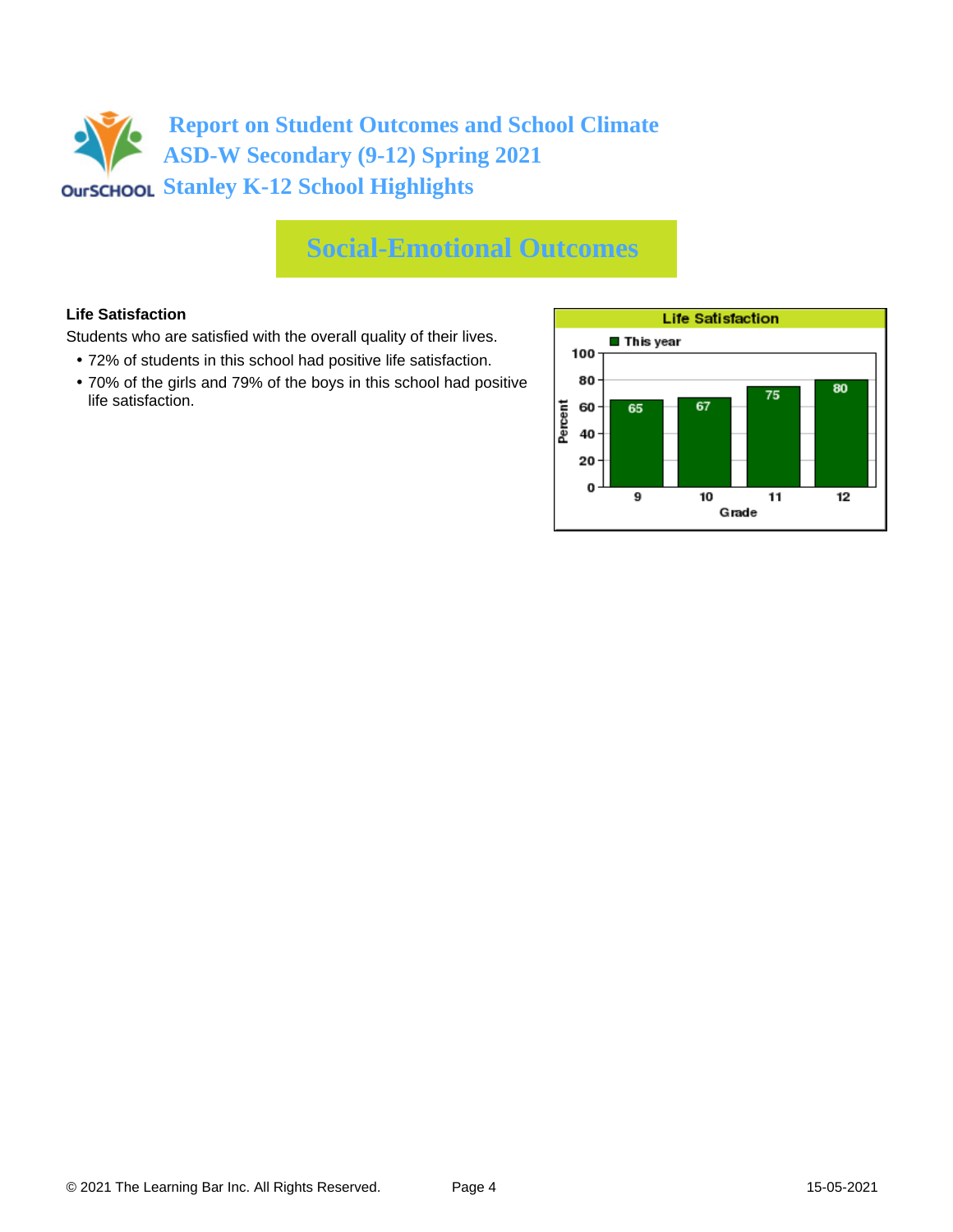# **DRIVERS of Student Outcomes**

### **Effective learning time**

Important concepts are taught well, class time is used efficiently, and homework and evaluations support course objectives.

- In this school, students rated effective classroom learning time 6.7 out of 10; the Canadian norm for these grades is 6.7.
- In this school, effective classroom learning time was rated 6.7 out of 10 by girls and 6.7 out of 10 by boys. The Canadian norm for girls is 6.8 and for boys is 6.7.





Students who find the classroom instruction is well-organized, with a clear purpose, and with immediate and appropriate feedback that helps them learn.

- In this school, students rated rigor 6.4 out of 10; the Canadian norm for these grades is 6.5.
- In this school, rigor was rated 6.7 out of 10 by girls and 6.4 out of 10 by boys. The Canadian norm for girls is 6.5 and for boys is 6.4.

### **Bullying, exclusion, and harassment**

Students who are subjected to physical, social, or verbal bullying, or are bullied over the internet.

- 18% of students in this school were victims of moderate to severe bullying in the previous month; the Canadian norm for these grades is 17%.
- 7% of the girls and 18% of the boys in this school were victims of moderate to severe bullying in the previous month. The Canadian norm for girls is 16% and for boys is 18%.



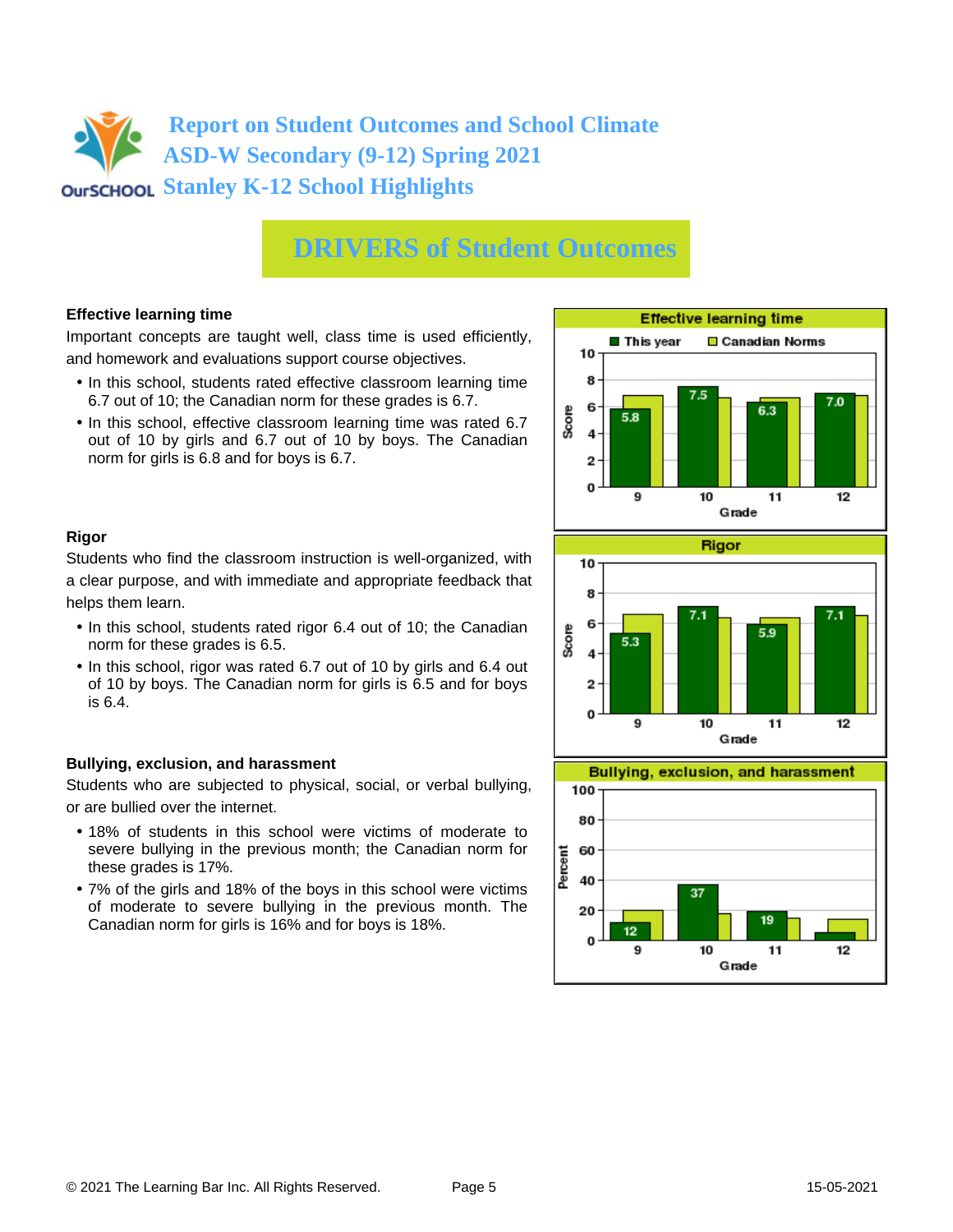

## **DRIVERS of Student Outcomes**

### **Feel safe attending this school**

Students who feel safe at school as well as going to and from school.

- 63% of students felt safe attending the school; the Canadian norm for these grades is 67%.
- 75% of the girls and 58% of the boys felt safe attending the school. The Canadian norm for girls is 65% and for boys is 68%.

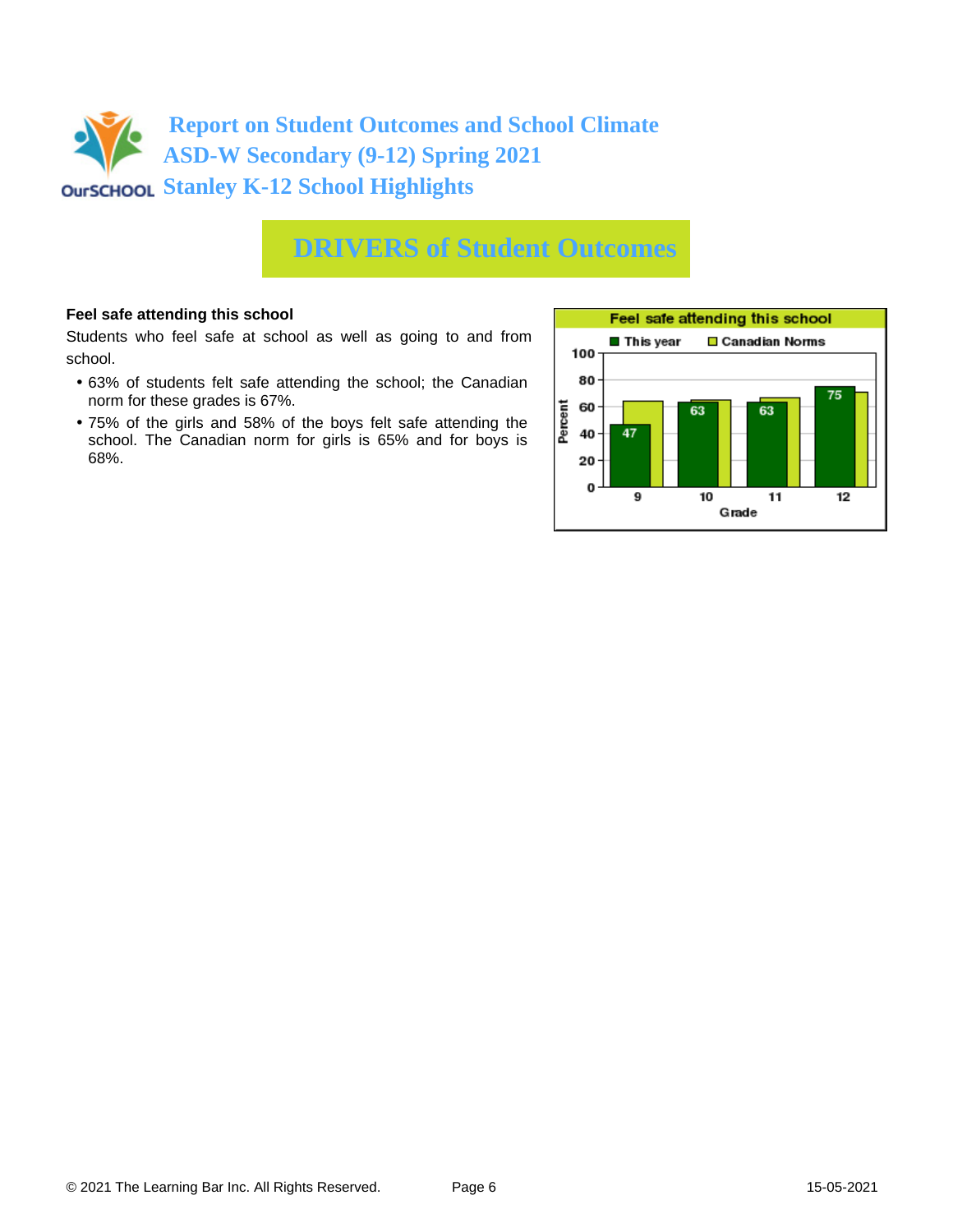## **Demographic Factors**

### **Language spoken at home**

Students are asked to indicate the language they speak most often at home.

- 99% of students in this school speak English at home.
- 0% of students in this school speak French at home.
- 0% of students in this school speak other languages at home.
- 0% of students in this school speak English and French at home.
- 1% of students in this school speak English and another languages at home.
- 0% of students in this school speak French and another languages at home.

#### **Grade repetition**

Students who have repeated one or more grades at school since kindergarten.

- 8.3% of students in this school have repeated a grade at school.
- 7.1% of the girls and 7.9% of the boys in this school have repeated a grade at school.

### **Time student has lived in Canada**

Students who were born in Canada.

- 96% of students in this school were born in Canada.
- 100% of the girls and 92% of the boys in this school were born in Canada.



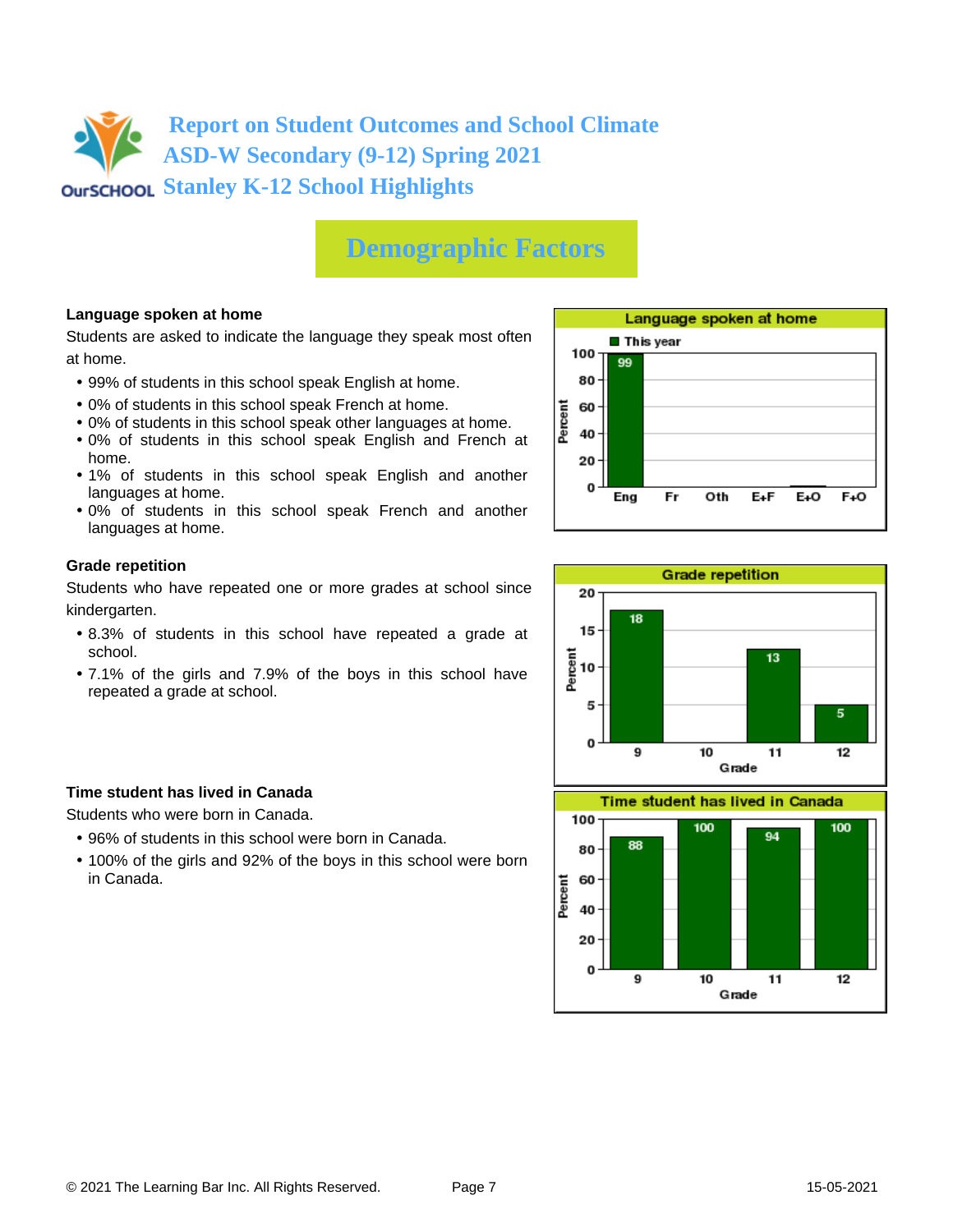## **Demographic Factors**

### **Indigenous Status**

Students who identified as Indigenous, that is, First Nations, Métis, or Inuk.

- 6% of students in this school identified as Indigenous.
- 7% of the girls and 3% of the boys in this school identified as Indigenous.



### **Disability**

**Change school**

moved.

The percentage of students that have a Disability that limits their participation in school activities and learning.

• 14% of students in this school have a disability.

Students who have changed schools for reasons below.

advantage of a different program.

were expelled from their old school.

• 7% of the girls and 11% of the boys in this school have a disability.

• 15.5% of students in this school changed school because they

• 8.5% of students in this school changed school to take

• 2.9% of students in this school changed school because they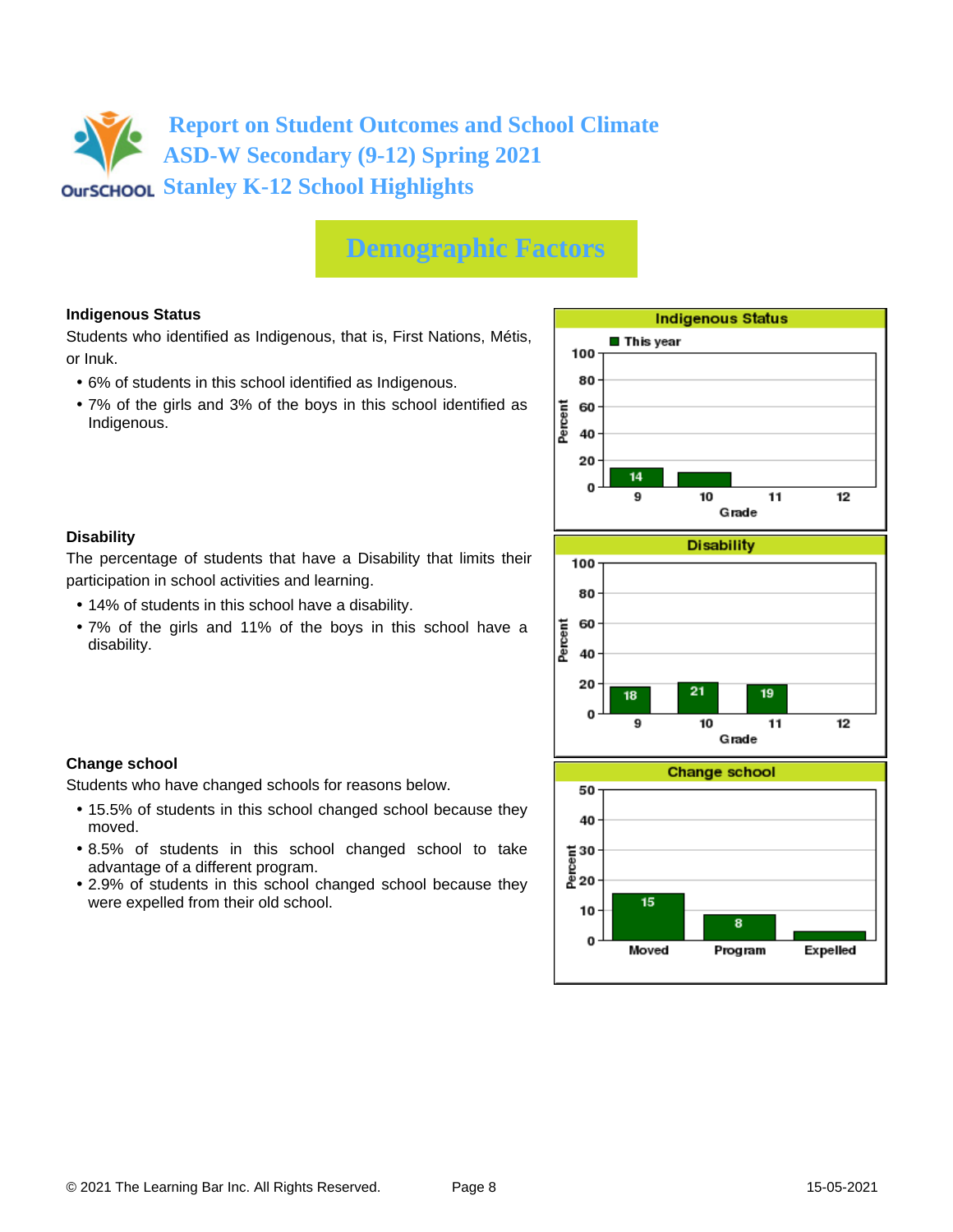

## **Demographic Factors**

#### **Instructional Environment**

The percentage of students learning at home, at school, or a combination of both.

• 92% of students in this school are learning at school. 3% of students in this school are learning at home. 6% of students in this school are learning both at school and at home.

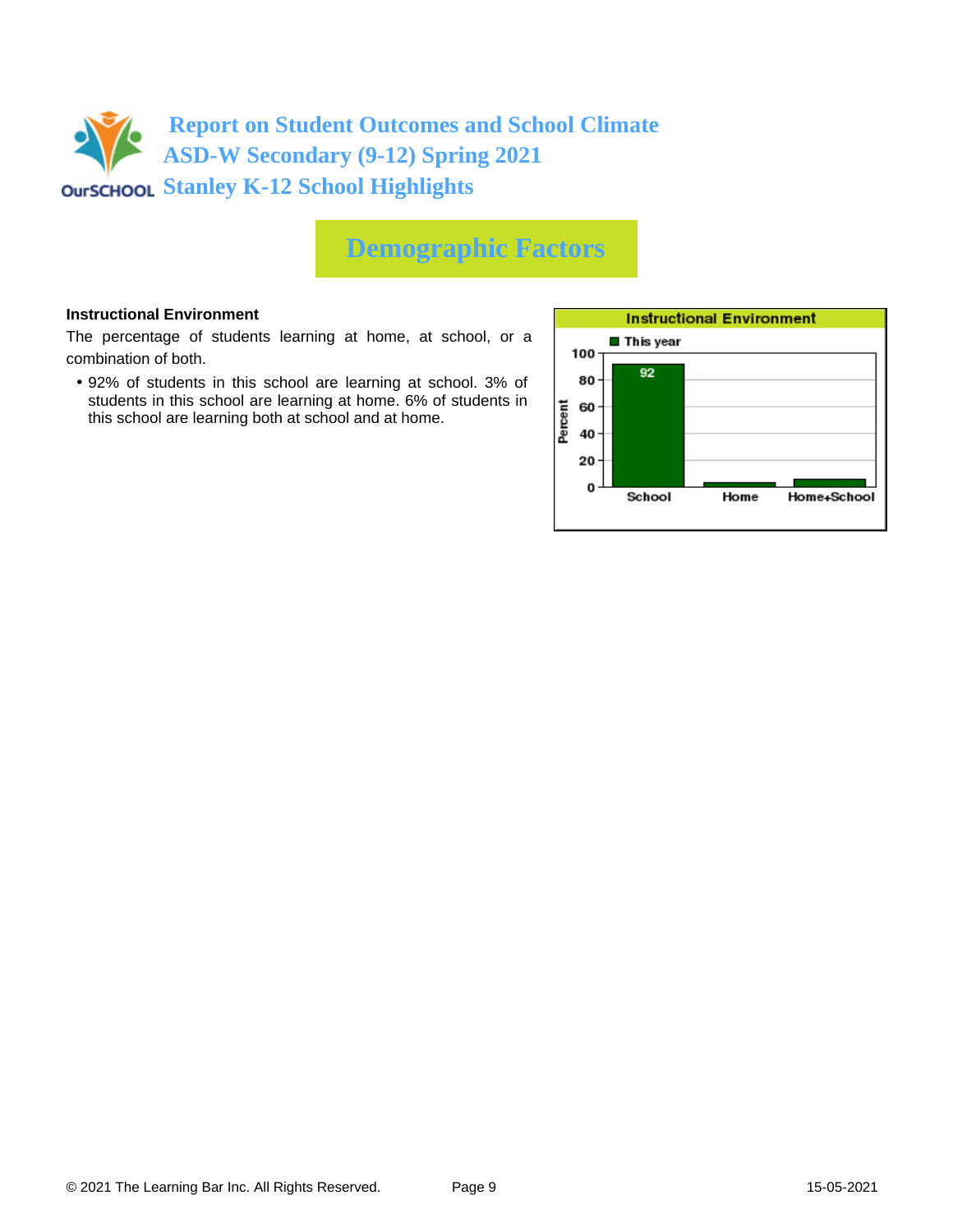

**Custom Measure**

### **% Enrolled in FSL (NB EECD)**

Enrolled in FSL - NB EECD Custom Question

The percentage of students that indicated they were enrolled in French Immersion.

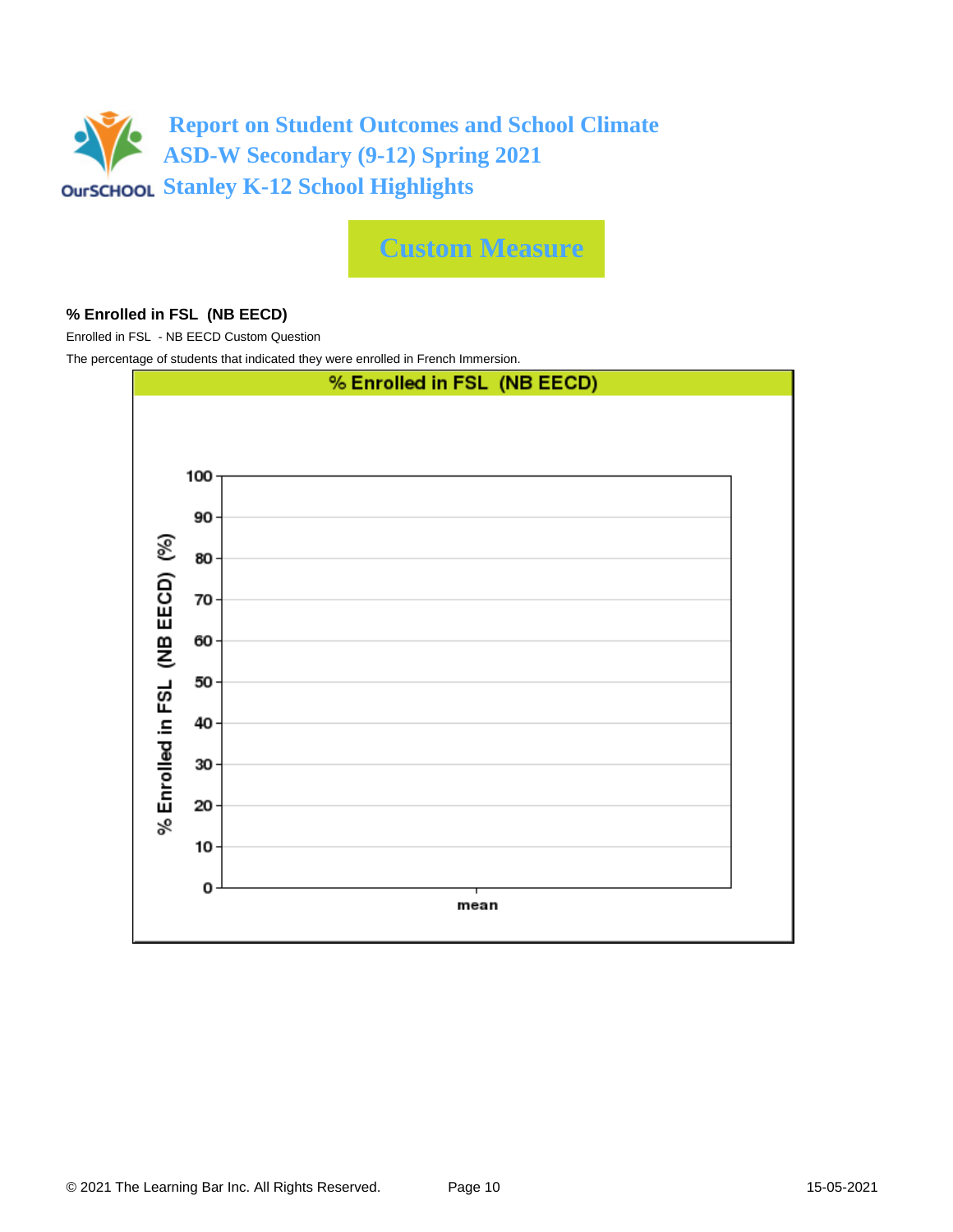

# **Multiple Choice Question**

**Students were asked: "Do you identify as a member of the LGBTQI2S (Lesbian, Gay, Bisexual, Transgender, Queer, Intersex, and Two-Spirited) community?"**

**- Yes (Yes)**

- **No (No)**
- **I prefer not to answer (NA)**

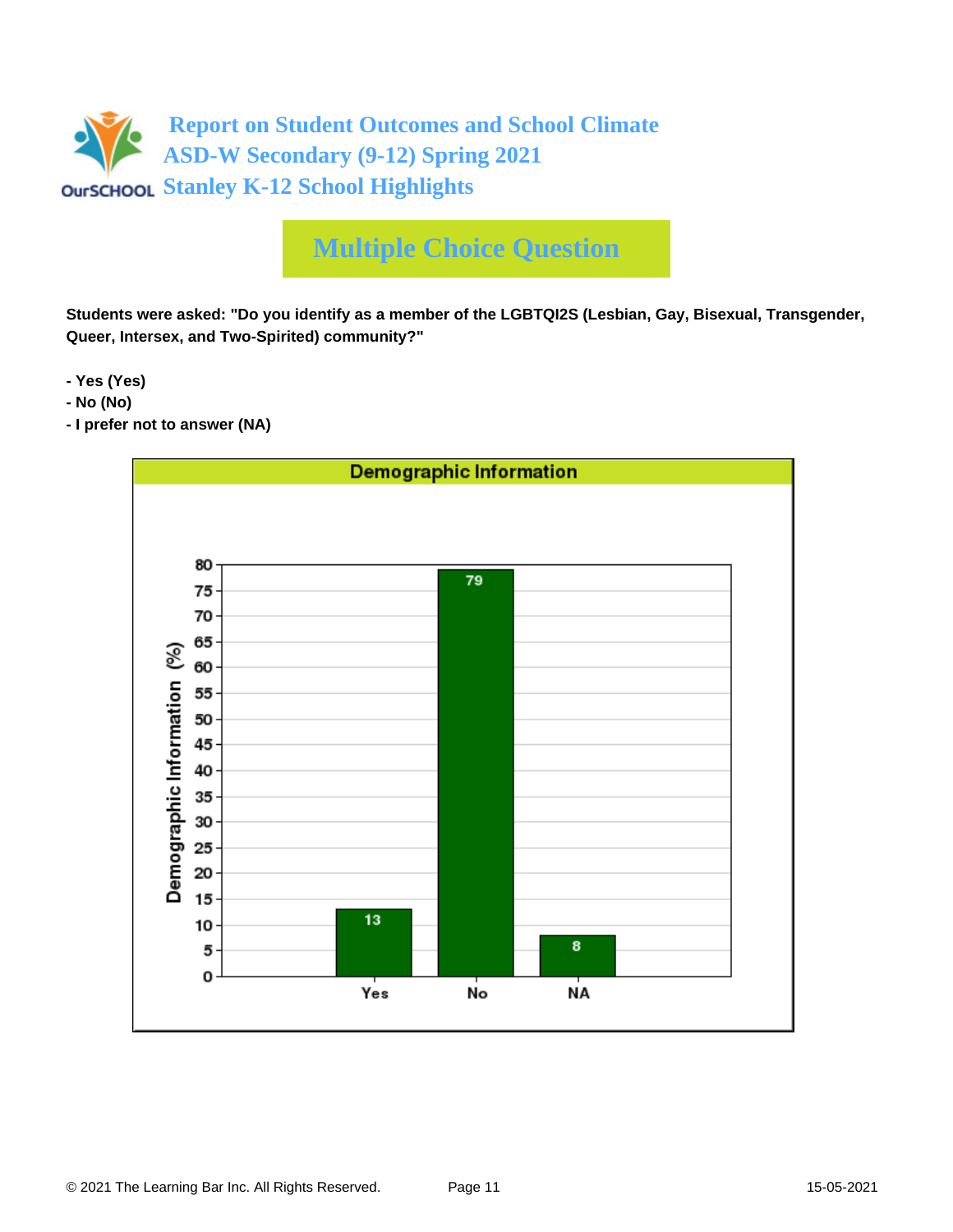

## **Multiple Choice Question**

**Students were asked: "My Teacher gives me feedback and helps me set goals for my learning."**

- **Never or Hardly Ever (Never)**
- **About Once a Week (Once)**
- **About 2-3 Times a Week (2to3)**
- **Almost Every Day (Almos)**
- **Every Day (Daily)**